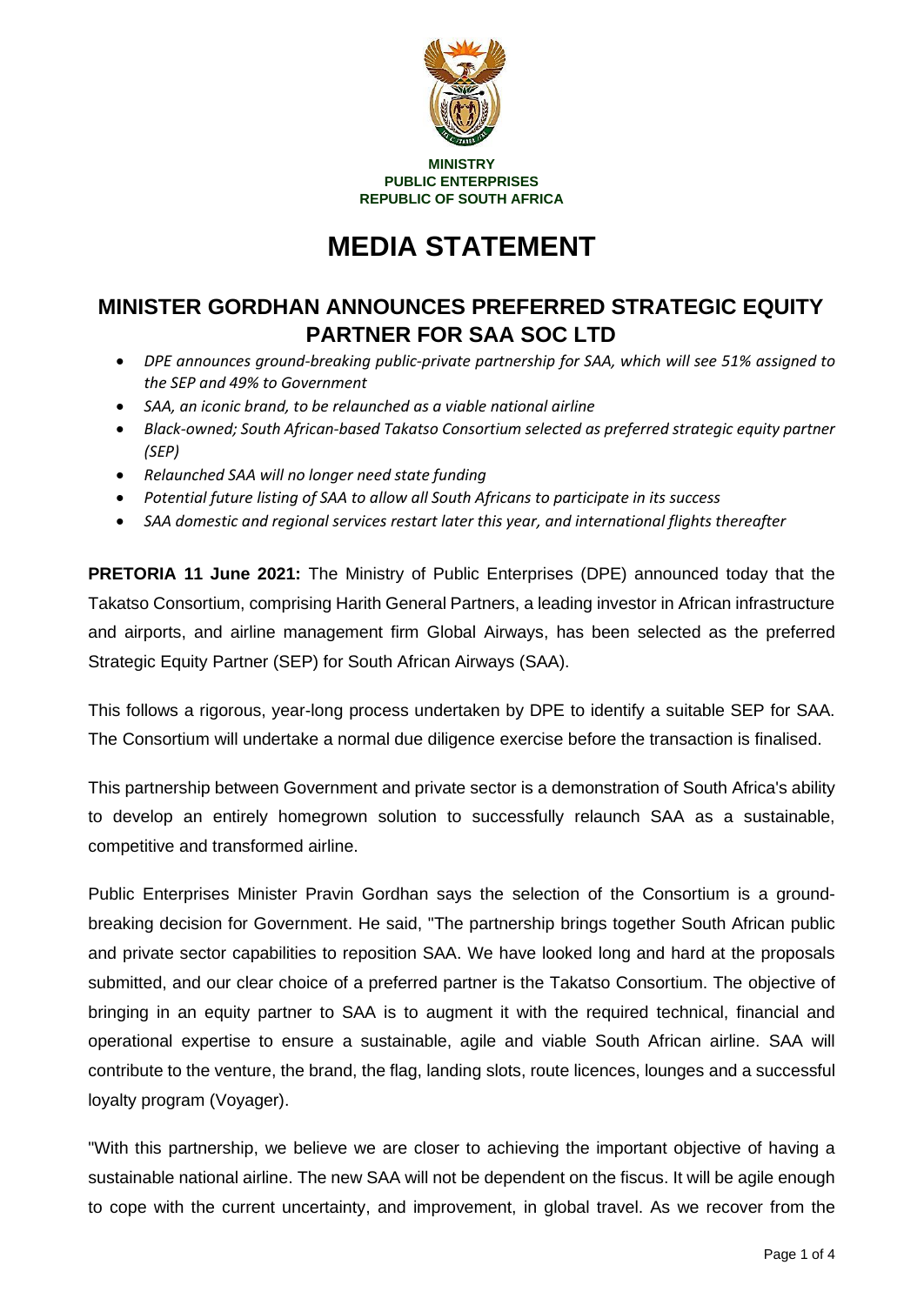impact of Covid on the aviation industry, African countries will reopen their borders, enabling the movement of people, cargo and trade. We want to relaunch SAA as an iconic South African brand and are confident that we have the right partner to achieve this objective," said the Minister. He also said "Government will retain a 'golden share' in SAA which will ensure that the flag is retained, that it remains domiciled in the country and issues such as transformation goals remain upper-most."

#### **Objectives of the partnership:**

- a) To relaunch a viable, scalable, agile and sustainable national South African airline that is no longer dependent on the South African fiscus.
- b) SAA will be a substantial operating business in its own right. The Consortium's platform, intellectual property, experience, expertise and substantial balance sheet will be leveraged to build a world-class airline.
- c) To evaluate and explore the revival and re-establishment of partnerships with African and International airlines and networks, to fully access the growing African aviation market and for SAA to once again become the leading airline on the African continent.
- d) To build a model public-private partnership that leverages the commercial skills of the Consortium, build on the brand name and positive image of SAA, which together will serve the national interests of South Africa.
- e) To build an airline that propels the growth of the South African economy, especially the tourism industry.
- f) To build a strong, uniquely South African culture in the airline that showcases the country's broad skills, talent, and diversity.
- g) To conclude the necessary interim arrangements between SAA and the Consortium and commence with phase one of the airline's relaunch, including key domestic and select regional routes. In addition, to build this network and frequency as demand returns and rebuild a focused long-haul international network as Covid recedes.
- h) In parallel with phase one, complete all the necessary due diligence requirements, obtain all the required approvals and conclude all the legal agreements necessary to consummate this partnership.
- i) A longer-term, strategic objective is to create a listed vehicle/Initial Public Offering (IPO) for the airline in which all South Africans will have the opportunity to participate in its success. This strategy is supported by existing, successful precedents of broad participation by South Africans in listed national assets.
- j) Develop a high-performance culture, befitting of a world-class airline to which SAA aspires to return.

Page 2 of 4 Tshepo Mahloele and Gidon Novick, of the Takatso Consortium, said "They did not doubt that SAA could be built into an efficient airline that catalyses growth in the South African economy especially tourism. The consortium brings a unique combination of skills and infrastructure funding (including airports) and aviation operator experience. This will ensure the development of SAA into a viable and agile commercial airline. In addition, we bring unique access to African markets that we are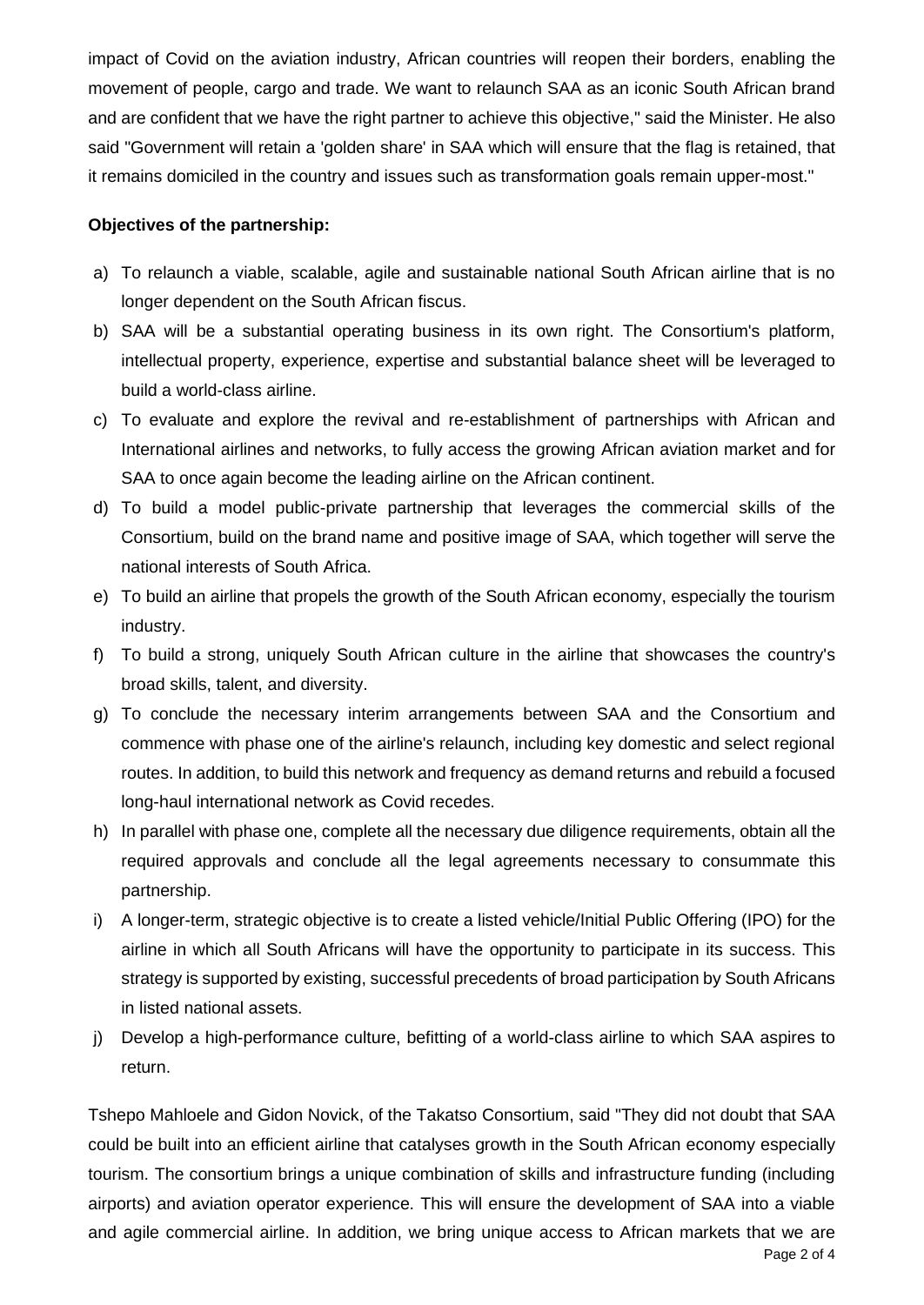familiar with, because we have deployed more than a billion dollars into a portfolio of critical infrastructure assets across the African continent that support regional economies, and our existing investments in rail, airports and bridges across the continent strongly support this regional integration model."

"With SAA, we believe we can leverage, with appropriate partnerships, the potential of the aviation sector in Africa, which is being fuelled by urbanisation, intra-African and inter-city trade." they said.

"The COVID-19 pandemic has presented huge challenges for the aviation industry. However, it has created a momentum to reimagine a future for aviation and its various components, particularly the important role that aviation has played in transporting vaccines and protective and other supportive equipment to other parts of the world. There are great skills and talent available as well as abundance of available aircraft, which makes the quest of creating a world-class airline a lot easier," they said.

### **Key elements of partnership:**

- a) **Ownership:** The Takatso Consortium will own 51% of the airline and Government 49%. The intention is to list the airline in the future to address future funding requirements and enable all South Africans to take part in its success.
- b) **Funding:** The Consortium provides the required capital. There will be no further burden on the fiscus.
- c) **Operational capability:** The Consortium has a significant operational expertise including, aircraft acquisition, operations, IT systems etc.
- d) **Board representation:** Board seats will follow the equity interests of the shareholders.
- e) **Management representation:** The composition of the Management team shall take into account South Africa's national demographics and transformation agenda.
- f) **Golden Share:** The Government will have a 'golden share' of 33% of the entity's voting rights and certain areas of national interest.
- g) **Pre-emptive rights:** Standard pre-emptive rights, rights to match etc., will be included for the benefit of both parties.
- h) **Historical Liabilities:** All historical liabilities will be the responsibility of Government within the amount allocated.
- i) **Subsidiaries:** As part of the due diligence process, the DPE and the Consortium will carry out a joint assessment on the future of the subsidiaries.

### **Transformation an Imperative**

The partnership is fully committed to an inclusive and diverse team representative of our demography at all levels in the airline.

a) **Majority Black Ownership:** The Consortium is 51% black owned.